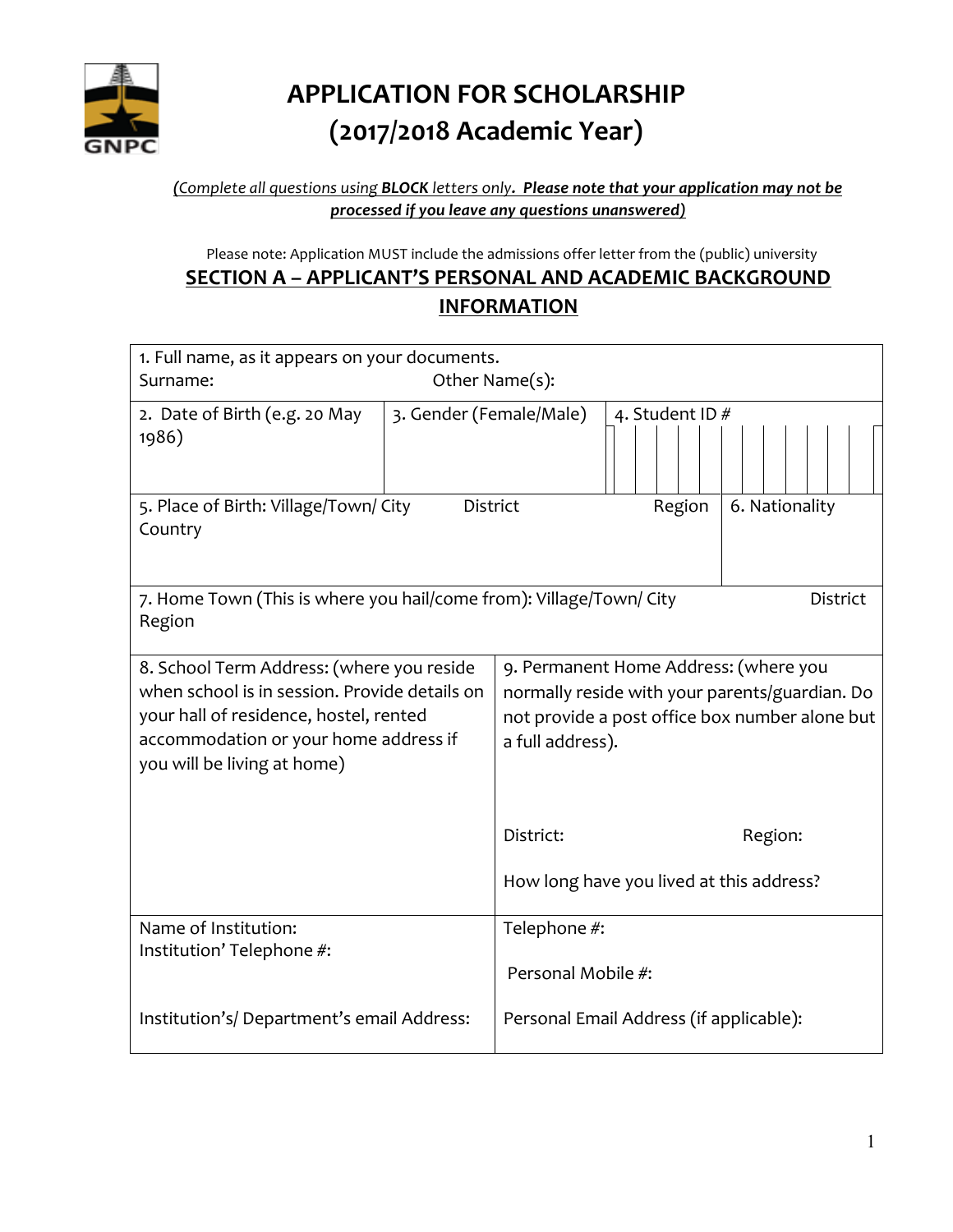10. Address to which correspondence **regarding this application** should be sent:

| 11. Academic Programme of Study (e.g.        | 12. Level of Study for   | 14. WASSCE / GPA       |
|----------------------------------------------|--------------------------|------------------------|
| BA, BSC, etc)                                | academic<br>2017/2018    | (applicable if you are |
|                                              | year (e.g. if you are in | already enrolled in a  |
|                                              | level 100 now then in    | tertiary institution). |
|                                              | 2017/18 you must be in   |                        |
| <b>COURSE:</b> (e.g. Agric, Sociology, Maths | 200)                     |                        |
| etc)                                         |                          |                        |
|                                              | Duration of Study<br>13. |                        |
|                                              |                          |                        |
|                                              |                          |                        |

#### **SECTION B – INFORMATION ON FINANCES**

15. Estimated Expenses for the 2017-18 academic year. (Estimate how much you will need to spend during the academic year from August 2017 to May 2018. These expenses should be relevant to your studies only.

| Academic Fees (University Approved Fees and Charges) | <b>GH¢</b> |
|------------------------------------------------------|------------|
| Residential /Housing/ Hostel                         | <b>GH¢</b> |
| Feeding                                              | <b>GH¢</b> |
| <b>Books</b>                                         | <b>GH¢</b> |
| Transportation                                       | <b>GH¢</b> |
| Other (specify)                                      | <b>GH¢</b> |
| Other (specify)                                      | <b>GH¢</b> |
| <b>TOTAL GH¢</b>                                     |            |

16. Indicate below the amount of money that you expect will be available to you from each of the following sources for the 2017-18 academic year.

| Personal                                                     | <b>GH¢</b> |
|--------------------------------------------------------------|------------|
| Parents/ Guardian (if you are not employed and do not expect |            |
| any money from your parents/guardian, please attach a sworn  |            |
| affidavit from them explaining why they will not give you    |            |
| anything towards your educational expenses).                 | <b>GH¢</b> |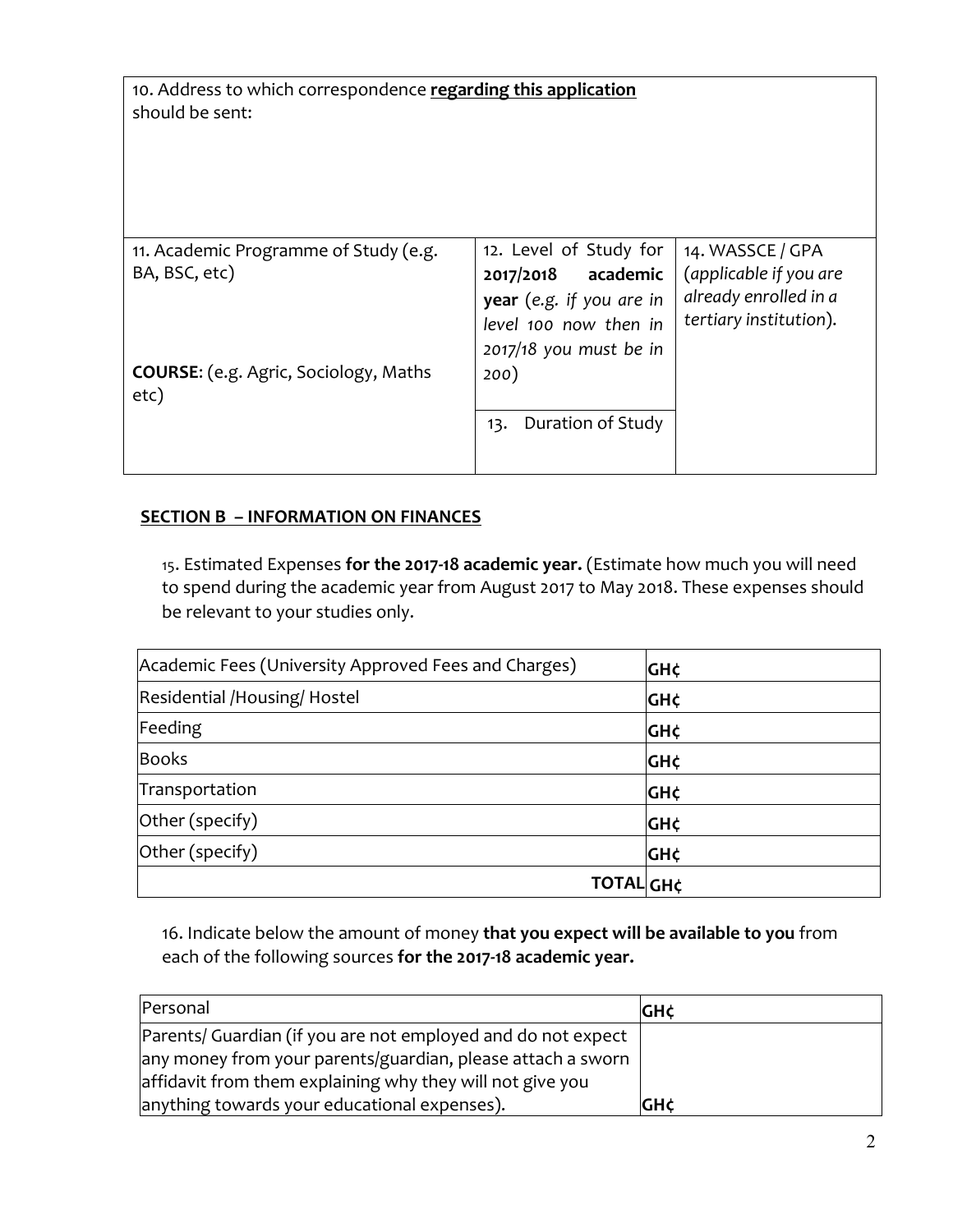| Benefactor                                                  | GH¢        |
|-------------------------------------------------------------|------------|
| Part-time employment                                        | GH¢        |
| Students Loan Trust Fund (SLTF) student loan                | GH¢        |
| Scholarship (specify: eg MPs Common Fund, District Assembly | GH¢        |
| etc)                                                        |            |
| Other (specify)                                             | ιGΗ¢       |
| Other (specify)                                             | <b>GH¢</b> |
| <b>TOTAL GH¢</b>                                            |            |

17. How much funding do you require? This amount is the difference between your **total estimated expenses** (question15) and what you expect will be available to you from the sources indicated (*question* 16).

(The total of question 15 minus the total of question 16) GH $\zeta$ 

#### **Declaration**

It is important that your eligibility for financial support be based upon accurate **information**. 

I do hereby declare that all the information given above is true.

| Signature of Student |  |
|----------------------|--|
|                      |  |

**Note:** Misrepresentation in any material form renders the application null and void. Any award made based on misrepresentation shall be withdrawn or refunded by the applicant, and he/she may be prosecuted. The truth, rather than lies, will get you Financial Support. 

### **SECTION C - (***TO BE COMPLETED BY PARENT/LEGAL GUARDIAN –*

*(person so far responsible for financing the education of the applicant)* 

| 18. Full Name              |                          | 19. Address. |  |
|----------------------------|--------------------------|--------------|--|
| Surname:                   | Other Name(s):           |              |  |
|                            |                          |              |  |
|                            |                          |              |  |
|                            |                          | Telephone #  |  |
| 20. District of residence: | 21. Region of residence: |              |  |
|                            |                          |              |  |
|                            |                          |              |  |